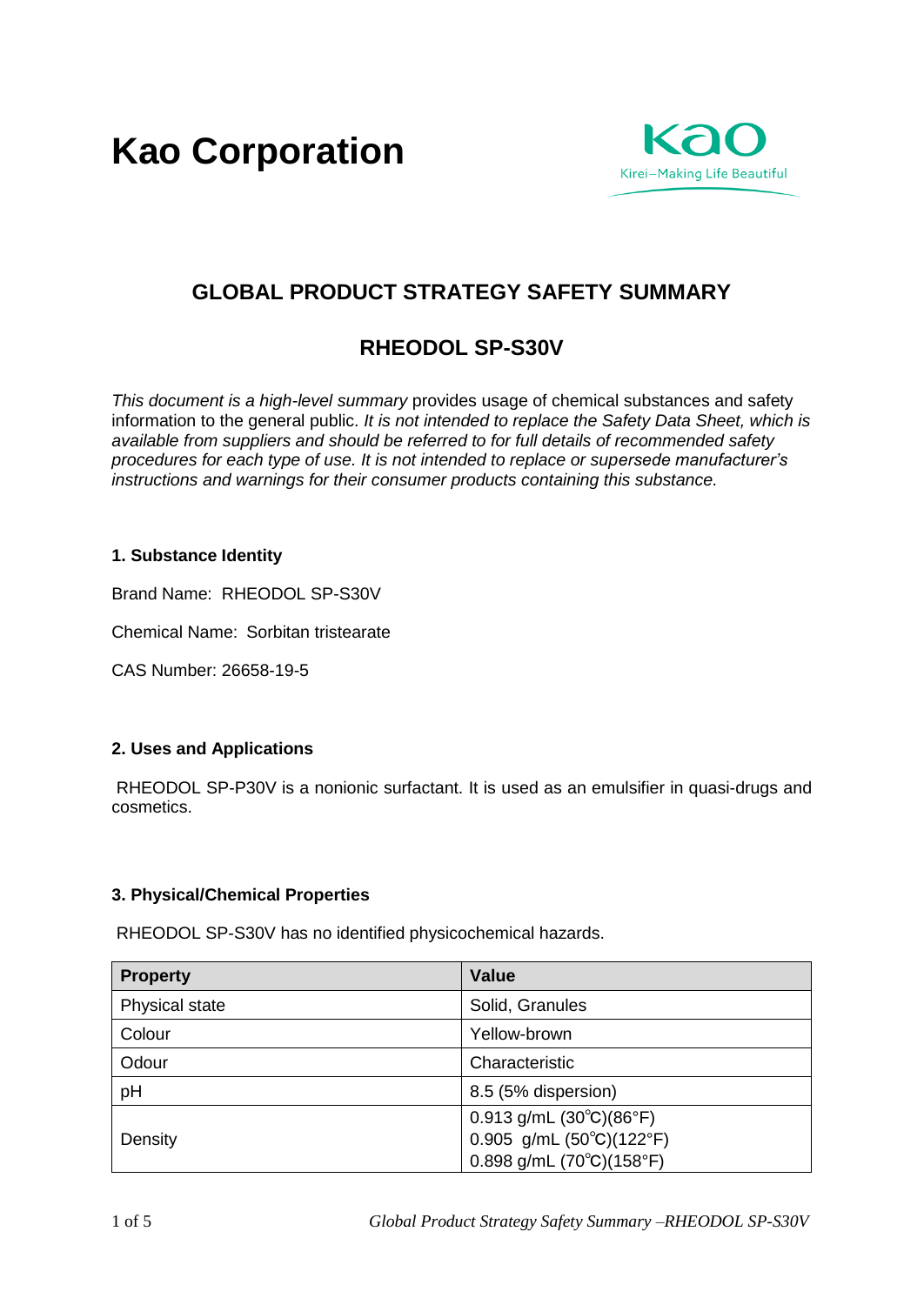| Melting point                                              | $55.8^{\circ}C(132.4^{\circ}F)$   |
|------------------------------------------------------------|-----------------------------------|
| Boiling point                                              | No information available          |
| Flash point                                                | 261°C(502°F) (Cleveland open cup) |
| Flammability                                               | No information available          |
| <b>Explosive properties</b>                                | No information available          |
| Self - ignition temperature                                | No information available          |
| Vapour pressure                                            | No information available          |
| Water solubility                                           | Insoluble                         |
| Octanol-water partition coefficient (log K <sub>ow</sub> ) | No information available          |
|                                                            | 77 mPa $\cdot$ s (60°C) (140°F)   |
| Viscosity                                                  | 45 mPa·s (70°C) (158°F)           |
|                                                            | 33 mPa $\cdot$ s (80°C) (176°F)   |

# **4. Human Health Safety Assessment**

The Short-term and repeated exposure of RHEODOL SP-S30V does not cause any toxic effects.

| <b>Effect Assessment</b>         | <b>Result</b>                                 |
|----------------------------------|-----------------------------------------------|
|                                  | No acute toxicity after oral/ dermal exposure |
| <b>Acute Toxicity</b>            | in practical use.                             |
| oral/ dermal                     | The substance does not cause damage to        |
|                                  | any organs following single exposure.         |
| <b>Irritation</b>                | Based on the available data, unlikely to      |
| skin/eye                         | cause skin/eye irritation.                    |
|                                  | Based on the available data, unlikely to      |
| Sensitization                    | cause allergic skin reaction.                 |
|                                  | Unlikely to cause any toxic effects through   |
| Toxicity after repeated exposure | prolonged or repeated oral exposure in        |
|                                  | practical use.                                |
| Mutagenicity                     | Based on the available data, unlikely to      |
|                                  | cause genetic defects.                        |
| Carcinogenicity                  | Based on the available data, unlikely to      |
|                                  | cause cancer.                                 |
| Toxicity for reproduction        | Based on the available data, unlikely to be   |
|                                  | damaging to fertility or the unborn child.    |

# **5. Environmental Safety Assessment**

The test results with fish, aquatic invertebrates and algae suggest that RHEODOL SP-S30V could cause harmfulness to aquatic organisms. However, RHEODOL SP-S30V is unlikely to persist in the environment because of showing the readily biodegradation. RHEODOL SP-S30V does not bioaccumulate in the food chain.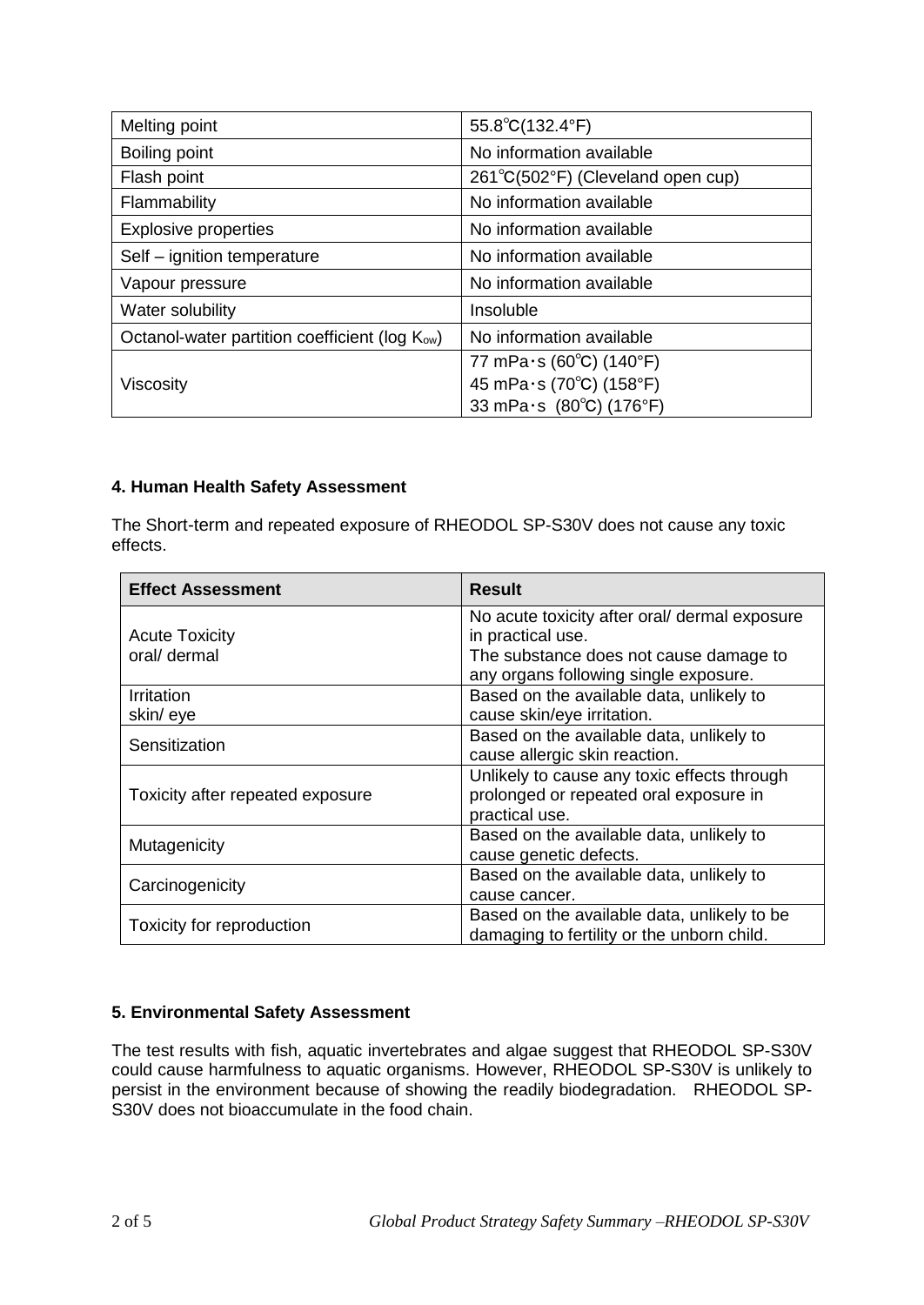| <b>Effect Assessment</b> | <b>Result</b>                                                                                                                         |
|--------------------------|---------------------------------------------------------------------------------------------------------------------------------------|
| <b>Aquatic Toxicity</b>  | Based on the available data, likely to cause a<br>harmfulness to aquatic organisms.                                                   |
| Biodegradation           | Readily biodegradable.                                                                                                                |
| PBT/ vPvB conclusion     | Not persistent in the environment, not bioaccumulating<br>in organisms and not toxic nor very persistent and very<br>bioaccumulating. |

# **6. Exposure**

#### **Consumer**

The consumer can come into contact with the substance in use of the cosmetic products, but the concentration of RHEODOR SP-S30V in use is not concerned that it has a harmful effect. When it's used as the recommended use, consumer should always read product information before use and follow the label/ use instructions.

#### **Worker**

The exposure can occur either in RHEODOL SP-S30V manufacturing facilities or in the various industrial facilities when RHEODOL SP-S30V is used. Those workers in industrial operations during maintenance, sampling, testing, or other procedures could be exposed with RHEODOL SP-S30V. Only qualified and trained workers handle the undiluted substance. The manufacturing facilities offer thorough training program for employees and appropriate work processes, as well as safety equipment (goggles and gloves) in place to present an unnecessary exposure. Safety showers and eye-wash stations are accessible nearby. Workers are required to be trained in accordance with the safety measures in the Safety Data Sheet.

#### **Environment**

Since this substance is used extensively, it is discharged to waste water treatment plants from industrial sites such as manufacturing, preparation, handling, storage and use of the substance as well as from consumer households. However, the substance is readily biodegradable, so that it is removed efficiently in waste water treatment plants. The substance is biologically degraded in the surface water and is rapidly removed even if it is remained slightly in the waste water. Hence, the chronic exposure to aquatic organisms of the substance is unlikely to occur. Furthermore, the substance dose not accumulate in the food chain, so that there is no concern of human exposure through environmental pathway.

#### **7. Risk management recommendations**

When you use the substance, make sure to be measured the adequate ventilation. Always use appropriate chemical-resistant gloves to protect your hands and skin and always wear eye protection equipment. Do not eat, drink or smoke where the substance is handled, processed or stored. Wash hands and skin after contact with the substance. When the substance attaches to skin (or hair), take off the contaminated clothes. Wash with a large amount of water and soap. If the substance gets into your eyes, rinse your eyes thoroughly for several minutes. If you wear contact lens, and you can take it off easily, take it off and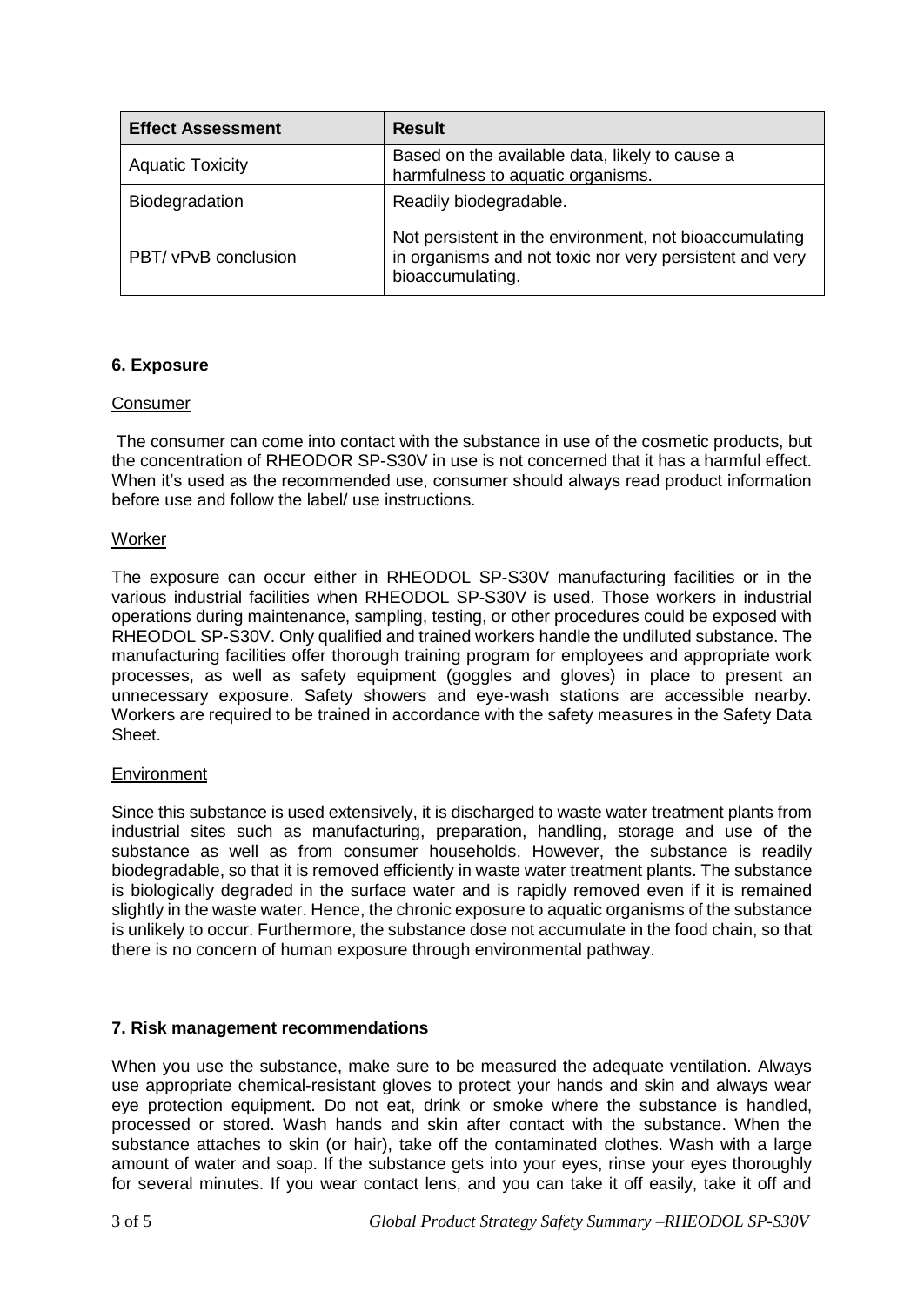continue to rinse your eyes. When it causes your skin irritation or eye irritation, consult doctor (medical diagnosis/therapy).

Waste water containing the substance must be passed the waste water treatment plants in order to remove the substance. No specific measures are needed, because it is not expected to be released into the air.

#### **8. Regulatory Information / Classification and Labelling**

Under GHS classification chemical substances are classified in hazards for physical properties, human health and environment. The hazard information for industrial products are transmitted via specific labels and Safety Data Sheet. GHS offers the standardization for hazard communication. The subjects who could be assumed to be exposed to the substance, workers, consumers, transport workers, and emergency responders, can better understand the hazards of the chemicals in use through the transmission.

#### **Labeling according to UN GHS**

UN GHS is the basis for country specific GHS labeling. RHEODOL SP-S30V may be assigned to following GHS classification.

# **Classification and Labeling Information**

Aquatic Acute 3

#### **Hazard Statements:**

H402: Harmful to aquatic life

The laws of manufacturing, sale, transport, use and disposal are different among countries or areas. Details are referred to Safety Data Sheet provided by the supplier.

#### **9. Conclusion**

RHEODOL SP-S30V could cause harmfulness to aquatic organisms. However, RHEODOL SP-S30V is unlikely to persist in the environment because of showing the readily biodegradation. RHEODOL SP-S30V is not applicable to PBT/vPvB. When handling the substance, workers should follow the standard safety measures and refer to the Safety Data Sheet. Consumers will usually not come into contact with the substance bulk and the substance is used diluted products, therefore, it is considered that RHEODOL SP-S30V gives rise no hazardous effects to human health.

#### **10. Contact information within company**

For further information on this substance or product safety summaries in general, please contact: